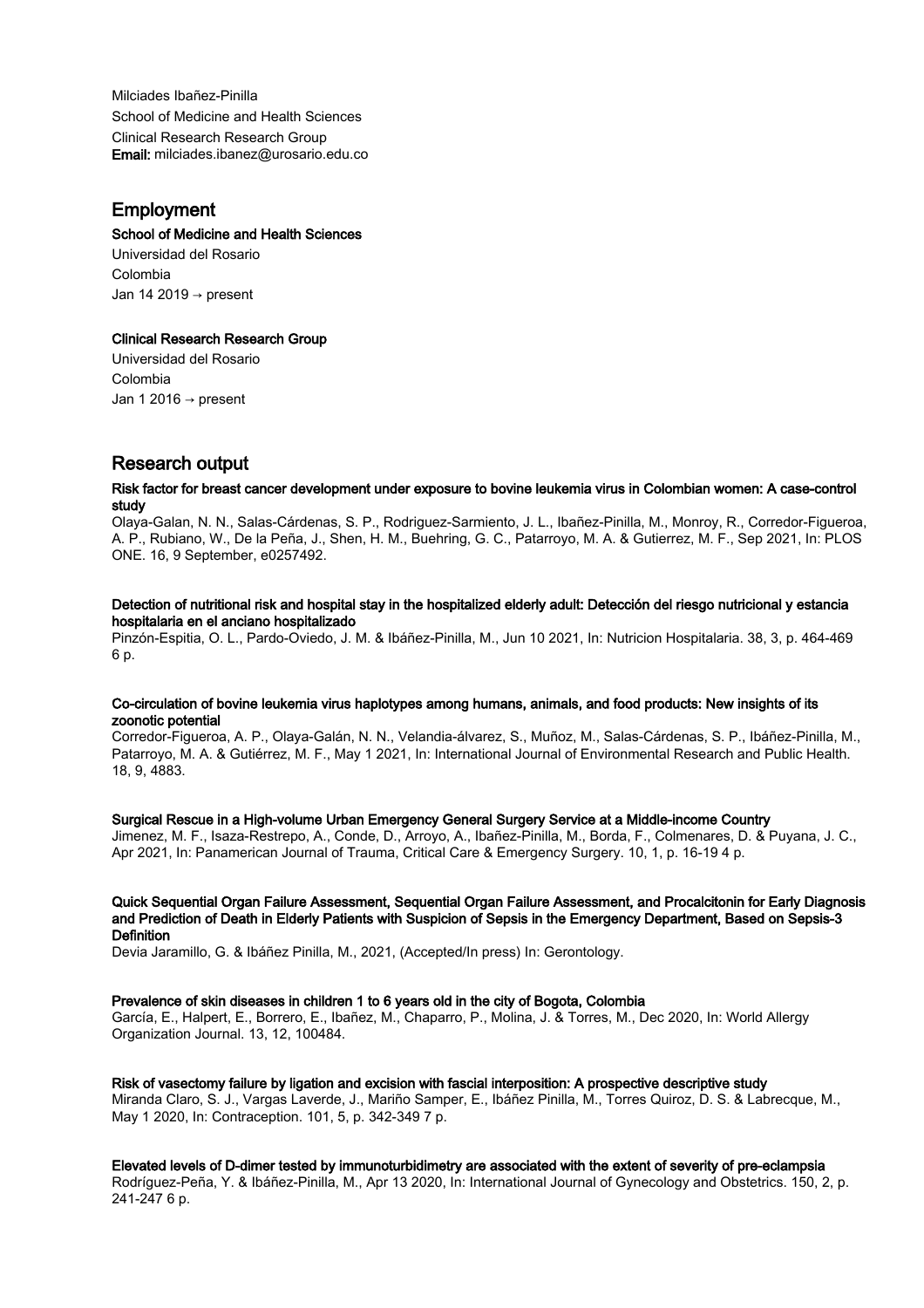#### Biomarkers of susceptibility and effect in car painters exposed to organic solvents

Varona-Uribe, M., Ibáñez-Pinilla, M., Briceno-Ayala, L., Herrera, D., Chuaire-Noack, L., Martínez-Agüero, M., Corredor, M. C. S., Palma-Parra, R., Narvaez, D. & de Restrepo, H. G., Mar 31 2020, In: Colombia Medica. 51, 1, p. 1-12 12 p., e3646.

#### Prevalence of pneumoconiosis and spirometric findings in underground mining workers in Cundinamarca, Colombia

Romero, M. C., Varona, M., Ibañez-Pinilla, M. & Briceno, L., Dec 2019, In: Revista de la Facultad de Medicina. 67, 4, p. 393 398 p.

#### Detection of mammagloblin by RT-PCR as a biomarker for lymph node metastasis in breast cancer patients: A systematic review and meta-analysis

Monsalve-Lancheros, A., Ibáñez-Pinilla, M. & Ramírez-Clavijo, S., May 23 2019, In: PLOS ONE. 14, 5, p. 1-16 16 p., e0216989.

#### Prevalencia de neumoconiosis y hallazgos espirométricos en trabajadores de mineŕıa subterránea en Cundinamarca, Colombia

Romero, M. C., Varona, M., Briceno Ayala, L. & Ibañez-Pinilla, M., 2019, In: Revista de la Facultad de Medicina. 67, 4

#### Evaluación de la exposición al polvo de carbón y de sílice ensitios de minería subterránea en tres departamentos de Colombia

Varona, M., Ibáñez-Pinilla, M., Briceño, L., Groot, H., Narváez, D., Palma, M., Herrera, D., Morgan, G. & Torres, C., Dec 1 2018, In: Biomedica : revista del Instituto Nacional de Salud. 38, 4, p. 467-478 12 p.

#### Evaluación de la exposición a polvo de carbón y sílice en minería subterránea en tres departamentos de Colombia

Varona, M., Briceno, L., Ibanez Pinilla, M., Groot-Restrepo, H., Narváez, D. M., Palma-Parra, R. M., Herrera, D., Torres Rey, C. H. & Morgan Torres, G., 2018, (E-pub ahead of print) In: Biomedica. 38, 4, p. 467-78 11 p.

#### Prevalence of papular urticaria caused by flea bites and associated factors in children 1-6 years of age in Bogotá, D.C.

Halpert, E., Borrero, E., Ibañez-Pinilla, M., Chaparro, P., Molina, J., Torres, M. & García, E., Nov 7 2017, In: World Allergy Organization Journal. 10, 1, 36.

#### Factores de riesgo asociados a asfixia perinatal en el Hospital Universitario Méderi, 2 010-2 011

Del Riesgo Prendes, L., Rincón Socha, P. I., Ibanez Pinilla, M. & Rodríguez Torres, V., Oct 5 2017, In: Revista Ciencias de la Salud. 15, 3, p. 345-356 12 p., 15 (3).

#### Sleep quality perception and romantic relationships in university students: cross-sectional study

Duran Torres, C. F., Talero Gutierrez, C., Perez Olmos, I. R., Ibañez-Pinilla, M. & Echeverria-Palacio, C. M., Jul 26 2017, In: Revista de la Facultad de Medicina. 65, 2, p. 197-202 6 p.

#### Low values of central venous oxygen saturation (ScvO2) during surgery and anastomotic leak of abdominal trauma patients

Isaza-Restrepo, A., Moreno-Mejia, J. F., Martin-Saavedra, J. S. & Ibañez-Pinilla, M., Jun 19 2017, In: World Journal of Emergency Surgery. 12, 1, 28.

#### Institutionalized physical activity curriculum benefits of medical students in Colombia

Ibanez Pinilla, M., Alvarado, R., Lobelo, F., Tovar, G. & Lopez, G., Apr 11 2017, In: Education for Health. 29, 3, p. 203 - 209 6 p.

### Quantification of cell-free DNA for evaluating genotoxic damage from occupational exposure to car paints

Villalba-Campos, M., Ramírez-Clavijo, S. R., Sánchez-Corredor, M. C., Rondón-Lagos, M., Ibáñez-Pinilla, M., Palma, R. M., Varona-Uribe, M. E. & Chuaire-Noack, L., Jul 15 2016, In: Journal of Occupational Medicine and Toxicology. 11, 1, 33.

#### Cambios en resonancia magnética funcional en estudiantes de medicina con y sin restricción moderada de sueno

Bermúdez, S., Hernández, J. T., Pérez-Olmos, I., Morillo, A. J., Bernal, B., Santiago, G., Torres, S., Ocampo, A., Ibáñez, M., Rascovsky, S., Sanz, A., Reyes, P. & Velasco, S., Jan 1 2016, In: Revista Argentina de Radiologia. 80, 1, p. 16 - 26 10 p.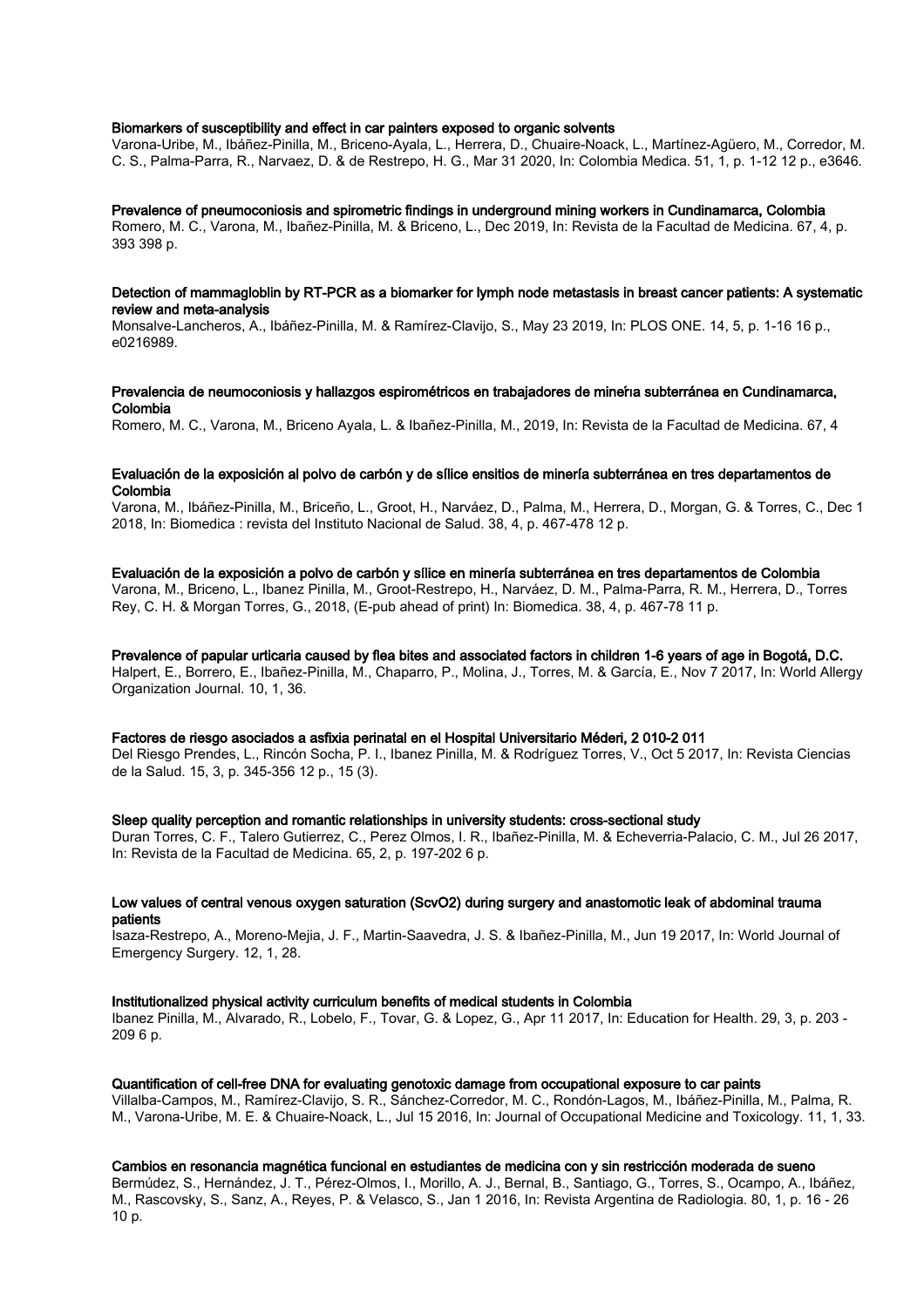Serotonin transporter gene (5-HTT) polymorphism and major depressive disorder in patients in bogotá, Colombia

Pérez-Olmos, I., Bustamante, D. & Ibáñez-Pinilla, M., Jan 1 2016, In: Biomedica. 36, 2, p. 285-294 10 p.

#### New echinocandin susceptibility patterns for nosocomial Candida albicans in Bogotá, Colombia, in ten tertiary care centres: An observational study

Rodríguez-Leguizamón, G., Fiori, A., Lagrou, K., Gaona, M. A., Ibáñez, M., Patarroyo, M. A., Van Dijck, P. & Gómez-López, A., Dec 12 2015, In: BMC Infectious Diseases. 15, 1, 108.

#### Underground coal mining: Relationship between coal dust levels and pneumoconiosis, in two regions of Colombia, 2014

Torres Rey, C. H., Ibañez Pinilla, M., Briceño Ayala, L., Checa Guerrero, D. M., Morgan Torres, G., Groot De Restrepo, H. & Varona Uribe, M., 2015, In: BioMed Research International. 2015, 647878.

#### EFECTIVIDAD EN LA CANALIZACIÓN YUGULAR GUIADA POR ECOGRAFÍA USANDO TRES DIFERENTES TÉCNICAS. EXPERIMENTO EN MODELOS SIMULADOS

Gómez Garces, V. H., Bustos Martinez, Y. F., BARRAGAN, ANA. M. & Ibañez-Pinilla, M., Oct 29 2014, Universidad del Rosario.

#### The use of metered-dose inhalers in hospital environments

Vargas, O., Martinez, J., Ibanez, M., Pena, C. & Santamaria, M., Oct 1 2013, In: Journal of Aerosol Medicine and Pulmonary Drug Delivery. 26, 5, p. 287-296 10 p.

#### Molecular epidemiology and characterization of virulence genes of community-acquired and hospital-acquired methicillinresistant staphylococcus aureus isolates in Colombia

Portillo, B. C., Moreno, J. E., Yomayusa, N., Álvarez, C. A., Cardozo, B. E. C., Pérez, J. A. E., Díaz, P. L., Ibañez, M., Mendez-Alvarez, S., Leal, A. L. & Gómez, N. V., Sep 1 2013, In: International Journal of Infectious Diseases. 17, 9, p. e744-e749 6 p.

#### Follow-Up of Child War-Related Post-Traumatic Stress Disorder and Other Psychiatric Disorders in Two Exposed Towns in Cundinamarca, Colombia

Ibanez Pinilla, M., Perez Olmos, I. R., Jaimes Peñaranda, L. A. & Arboleda-Flórez, J., Jul 23 2012, In: Mind & Brain, el Journal of Psychiatry. 3, 1, p. 5-13 9 p.

## Validity and Reliability of the Columbia Health Screen (CHS),Instrument of the Youth Mental Health and Suicide Screening program of Rosario University, Bogota, a Subsidiary of the Columbia University TeenScreen Program

Ibanez Pinilla, M., Perez Olmos, I. R. & Gómez Carrillo, V. J., 2012, In: Mind & Brain, el Journal of Psychiatry. 2, p. 1-7 7 p.

#### Aptitud física en mujeres adultas mayores vinculadas a un programa de envejecimiento activo

Correa-Bautista, JE., Gámez Martínez, E. R., Ibañez-Pinilla, M. & Rodriguez Daza, K. D., Nov 26 2011, In: Revista de la Universidad Industrial de Santander Salud. 43, 3, p. 263 - 270 7 p.

#### Epidemiology of prelingual sensorineural hearing impairment at a children's center in Bogotá, Colombia between 1997 and 2008

Talero-Gutiérrez, C., Romero, L., Carvajalino, I. & Ibáñez, M., Apr 1 2011, In: Colombia Medica. p. 199-206 8 p.

#### Inteligencia emocional en adolescentes de dos colegios de Bogotá\*

Cerón Perdomo, D. M., Pérez-Olmos, I. & Ibánez Pinilla, M., Jan 1 2011, In: Revista Colombiana de Psiquiatria. 40, 1, p. 49-64

#### Validation study of human figure drawing test in a Colombian school children population

van Meerbeke, A. V., Sandoval-Garcia, C., Ibáñez, M., Talero-Gutiérrez, C., Fiallo, D. & Halliday, K., Jan 1 2011, In: Spanish Journal of Psychology. p. 464-477 14 p.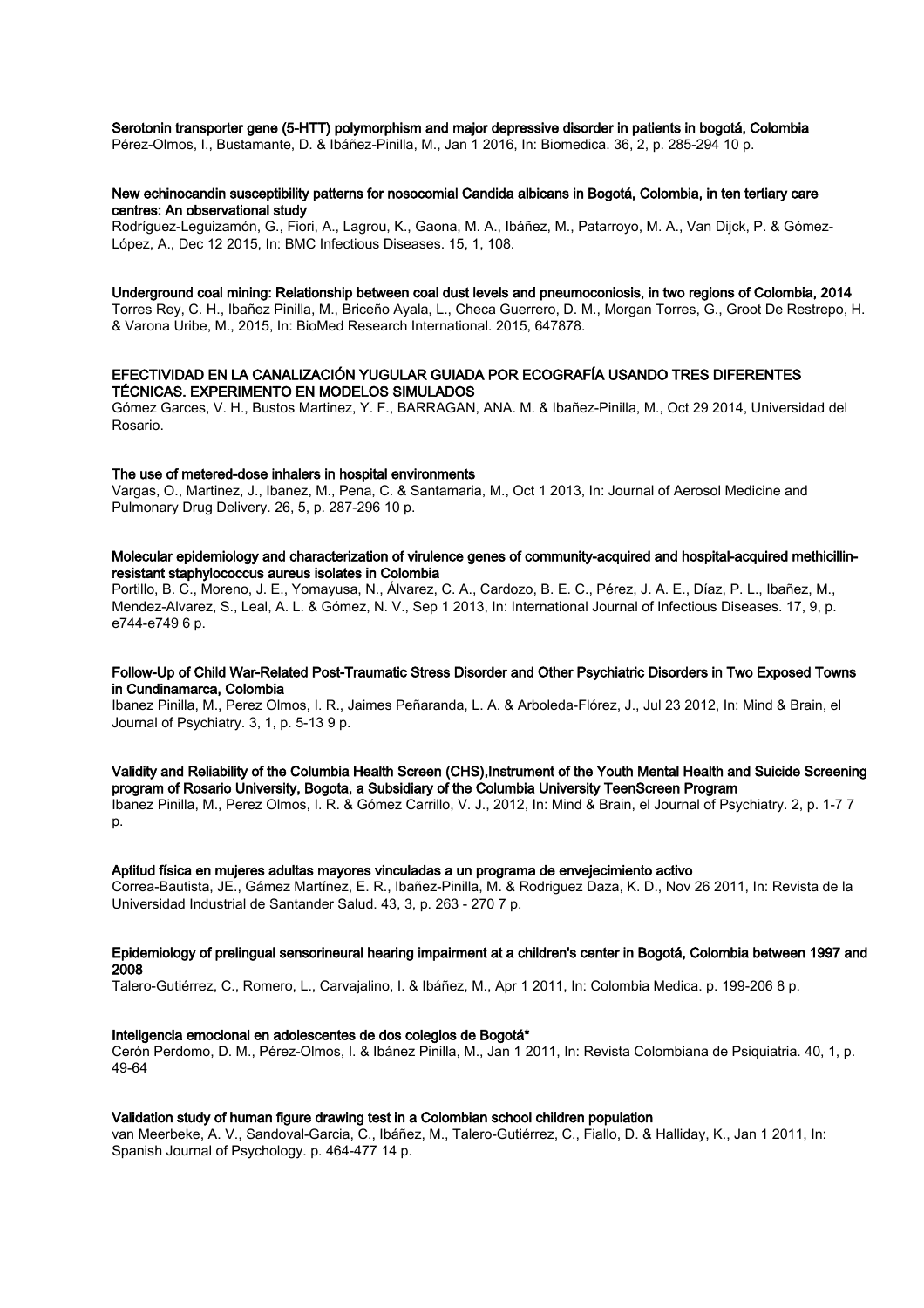#### Behavioral changes, used and benefits of a community program for the promotion in physical activity.

Daza, K. D. R., Correa, J. E. C., M.I., P., D.V.G., S., Amaya, G. A. O., Fonseca, D. R. P. & Manrique, K. V., 2011, In: Revista Ciencias de la Salud. 9, 1, p. 43-56 14 p.

Cambios de comportamiento, uso y beneficios de un programa comunitario para la promoción de la actividad física Daza, K. D. R., Bautista, J. E. C., Pinilla, M. I., Sabogal, D. V. G., Amaya, G. A. O., Fonseca, D. P. R. & Manrique, K. V., 2011, In: Revista Ciencias de la Salud. 9, 1, p. 43-56 14 p.

Actividad de la β-galactosidasa como marcador de senescencia en cultivos primarios del epitelio superficial del ovario Chuaire-Noack, L., Rondón-Lagos, S., Sánchez-Corredor, M., Ibáñez-Pinilla, M. & Ramírez-Clavijo, S., Sep 2010, In: Investigacion Clinica. 51, 3, p. 351-367 17 p.

#### Aberraciones citogenéticas en cultivos primarios del epitelio superficial del ovario

Chuaire-Noack, L., Rondón-Lagos, S., Ramírez-Corredor, A., Ibáñez-Pinilla, M. & Ramírez-Clavijo, S., 2010, In: Investigacion Clinica. 51, 4, p. 541-551 11 p.

#### Cytogenetic aberrations in primary cell cultures of the ovarian surface epithelium | Aberraciones citogenéticas en cultivos primarios del epitelio superficial del ovario

Chuaire-Noack, L., Rondón-Lagos, S., Ramírez-Corredor, A., Ibáñez-Pinilla, M. & Ramírez-Clavijo, S., 2010, In: Investigacion Clinica. 51, 4, p. 541-551 11 p.

Variación del estado de portador de Staphylococcus aureus en una población de estudiantes de medicina Gaona Cifuentes, M. A., Ríos Chaparro, D. I., Peña Serrato, M. C., Pineda Peña, A. C., Ibáñez Pinilla, M. & Ramírez Gutiérrez, G., Apr 1 2009, In: Revista Ciencias de la Salud. 7, 1, p. 37-46

Sobrepeso, inactividad física y baja condición física en un colegio de Bogotá, Colombia Ibanez Pinilla, M., Tovar, G., Gutiérrez Poveda, J. & Lobelo, F., Sep 2008, In: Archivos Latinoamericanos de Nutricion. 58 , 3, p. 265-273 14 p.

Prevalencia de trastorno por déficit de atención con hiperactividad en estudiantes de escuelas de Bogotá, Colombia: Attention deficit hyperactivity disorder prevalence of school students in Bogotá-Colombia Talero Gutierrez, C., Velez Van Meerbeke, A. F., Ibanez Pinilla, M. & Gonzalez Reyes, R. E., Mar 1 2008, In: Acta Neurológica Colombiana. 24, 1, p. 6-12 6 p.

Comportamiento epidemiológico de la sepsis nosocomial en la Unidad de Recién Nacidos de la Fundación Cardioinfantil Eraso, J., Troncoso, G., Álvarez, M. & Ibáñez, M., 2008, In: Revista ciencias de la salud. 6, 1, p. 36-49 14 p.

Prevalencia del trastorno por deficit de atencion e hiperactividad en estudiantes de escuelas de Bogota, Colombia Talero Gutierrez, C., Velez-van-Meerbeke, A., Gonzalez Reyes, R. E. & Ibañez-Pinilla, M., 2008, In: Acta Neurológica Colombiana. 24, p. 6 - 12 7 p.

## Immunogenicity of Hepavax-Gene recombinant hepatitis B vaccine in INML workers, Colombia

Siachoque, H. & Ibañez, M., Oct 1 2007, In: Colombia Medica. p. 375-381 7 p.

#### Efecto del estrés ocasionado por las pruebas académicas sobre los niveles de cortisol y prolactina en un grupo de estudiantes de Medicina

Ibanez Pinilla, M., Siachoque Montanez, H. O., Moreno Benavides, C., Barbosa, E. & Salamanca Matta, A. L., Jun 2006, In: Revista Ciencias de la Salud. 4, 1, p. 18-30 13 p.

#### Legionellosis with a splenic granulomatous reaction

Ibáñez, M. A., Omar, M., Mediavilla, J. D. & Jiménez-Alonso, J., Mar 20 1993, In: Medicina Clinica. p. 438 1 p.

## **Projects**